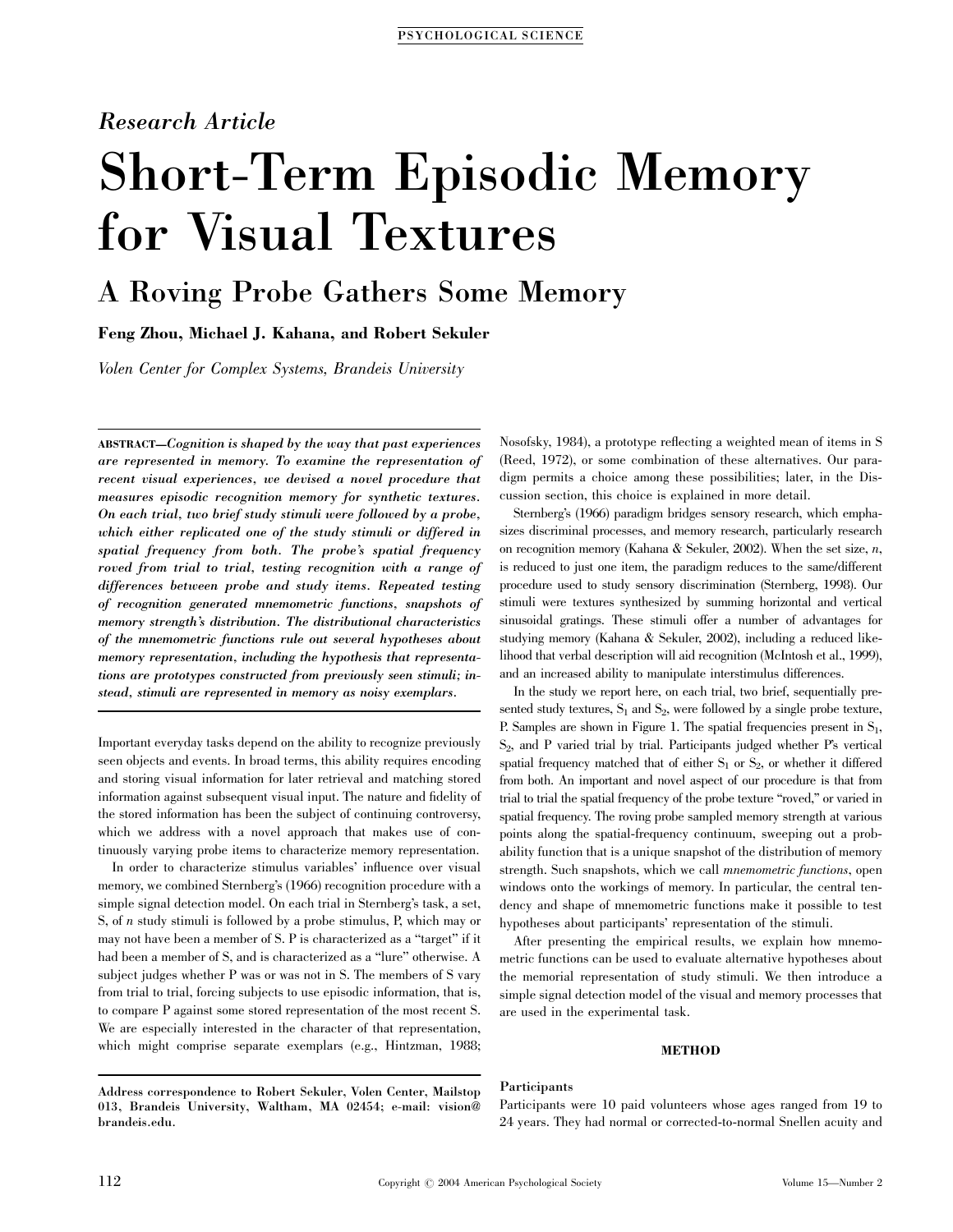

Fig. 1. Sample texture stimuli from two trials. In the upper panel, the probe stimulus (P) replicates neither of the study items,  $S_1$  and  $S_2$ . In the lower panel, P replicates  $S_2$ . As noted in the text, horizontal spatial frequency varied randomly from trial to trial, but was constant within a trial.

normal contrast sensitivity as measured with Pelli-Robson charts (Pelli, Robson, & Wilkins, 1988).

#### Apparatus

Stimuli were generated and displayed using Matlab 5 and extensions from the Psychophysics and Video Toolboxes (Brainard, 1997; Pelli, 1997). Stimuli were presented on a 14-in. computer monitor with a screen resolution of 800 by 600 pixels, refreshed at 95 Hz. Mean screen luminance was maintained at  $36 \text{ cd/m}^2$ .

# Stimuli

In each stimulus, one vertical and one horizontal sinusoidal luminance grating were superimposed, generating a luminance profile,  $L_{(x,y)}$ , given by

$$
L_{(x,y)} = L_{\text{avg}}[1 + a_1 \cos(\pi f x) + a_2 \cos(\pi g y)]
$$

where  $L_{\text{avg}}$  is the mean luminance, f is the spatial frequency of the stimulus' vertical component (vertical frequency) in cycles per degree, g is the frequency of the horizontal component (horizontal frequency), and  $a_1$  and  $a_2$  are the Michelson contrasts of the two components. Each component's contrast was 0.4, which was well above threshold. The gratings subtended  $6^{\circ}$  of visual angle at the viewing distance, 82 cm. Stimuli were windowed by a circular two-dimensional Gaussian function, to eliminate edges.

Prior to memory testing, each participant's spatial-frequency discrimination was measured with an adaptive procedure (Wetherill & Levitt, 1965), which identified the spatial-frequency difference that permitted 79% correct discrimination between gratings. Participants' Weber fractions ranged from 0.06 to 0.12. Each participant's own Weber fraction was used to scale the stimuli for testing that participant's recognition memory. This minimized differences in visual encoding as a source of between-subjects differences in recognition performance.

During memory testing, the horizontal and vertical spatial frequencies of the study stimuli varied randomly over trials. This

Volume 15—Number 2 113

randomization minimized learning effects, and forced observers to base each trial's judgment on information obtained from that trial. Vertical frequencies were randomly drawn from a uniform distribution, which ranged from 0.5 to 3.0 cycles/deg; horizontal frequencies came from a slightly broader distribution, 0.0 (no variation along the horizontal) to 3.0 cycles/deg.

On each trial, the same randomly chosen spatial frequency was used for the horizontal component of all three gratings,  $S_1$ ,  $S_2$ , and  $P$ ; differences among the items were generated only by variation in their vertical frequencies. A new random phase shift was applied to the vertical component of each stimulus. These phase shifts, which ranged from 0 to  $\pi/2$  radians, made it difficult to base recognition judgments on the spatial information contained in some residual, retinotopic image (Averbach & Coriell, 1961).

Within a block of trials, the difference between the study textures' vertical frequencies,  $|S_1 - S_2|$ , was set to 1, 2, 4, or 8 threshold units. (A threshold unit is the product of spatial frequency and an individual's Weber fraction.) The four values of  $|S_1 - S_2|$  occurred randomly but equally often. On half the trials, S<sub>1</sub>'s vertical spatial frequency was higher than  $S_2$ 's; on the remaining trials, the reverse was true. Moreover, on half the trials, P constituted a target stimulus; that is, it replicated either  $S_1$  or  $S_2$ . Because a target stimulus was equally likely to replicate either one of the study items, observers had to attend to both. On the remaining trials, P constituted a lure; that is, it replicated neither  $S_1$  nor  $S_2$ . On lure trials, P's vertical frequency was drawn from a uniform random distribution in the range of  $\pm 6$  threshold units relative to the mean of S<sub>1</sub>'s and S<sub>2</sub>'s vertical frequencies.

At the start of each trial, a fixation point was centered on the screen for 750 ms. The fixation point was followed by a 750-ms period of uniform luminance.  $S_1$  and then  $S_2$  followed, each for 1,000 ms.  $S_1$  and  $S_2$  were separated by an interstimulus interval of 1,000 ms, during which the display area was filled with uniform luminance. Finally,  $1,000$  ms after  $S_2$ , P was presented, remaining visible until the observer responded, but for no more than 1,000 ms.

#### Procedure

Participants served in four sessions of two 180-trial blocks each. Sessions were separated by between 24 hr and 72 hr. Each participant sat with head supported by a chin-and-forehead rest, viewing the computer display binocularly. A trial was initiated by the press of a key on the computer keyboard. Participants were instructed to respond as accurately and quickly as possible. By pressing computer keys representing ''yes'' and ''no,'' the participants signaled their judgment whether or not P was identical to either  $S_1$  or  $S_2$  ("yes") or differed from both (''no''). The computer produced distinctly different tones after correct and incorrect responses, providing trial-wise knowledge of results.

#### RESULTS

We compared accuracy on the two types of probe-target trials: when P matched  $S_1$  and when P matched  $S_2$ . Over all trials, recognition that P matched the second study item,  $S_2$ , was significantly higher than recognition that P matched the first study item,  $S_1$ ; mean hit rates and standard errors of the mean were .61 (.01) and .73 (.01) for  $S_1$  and  $S_2$ ,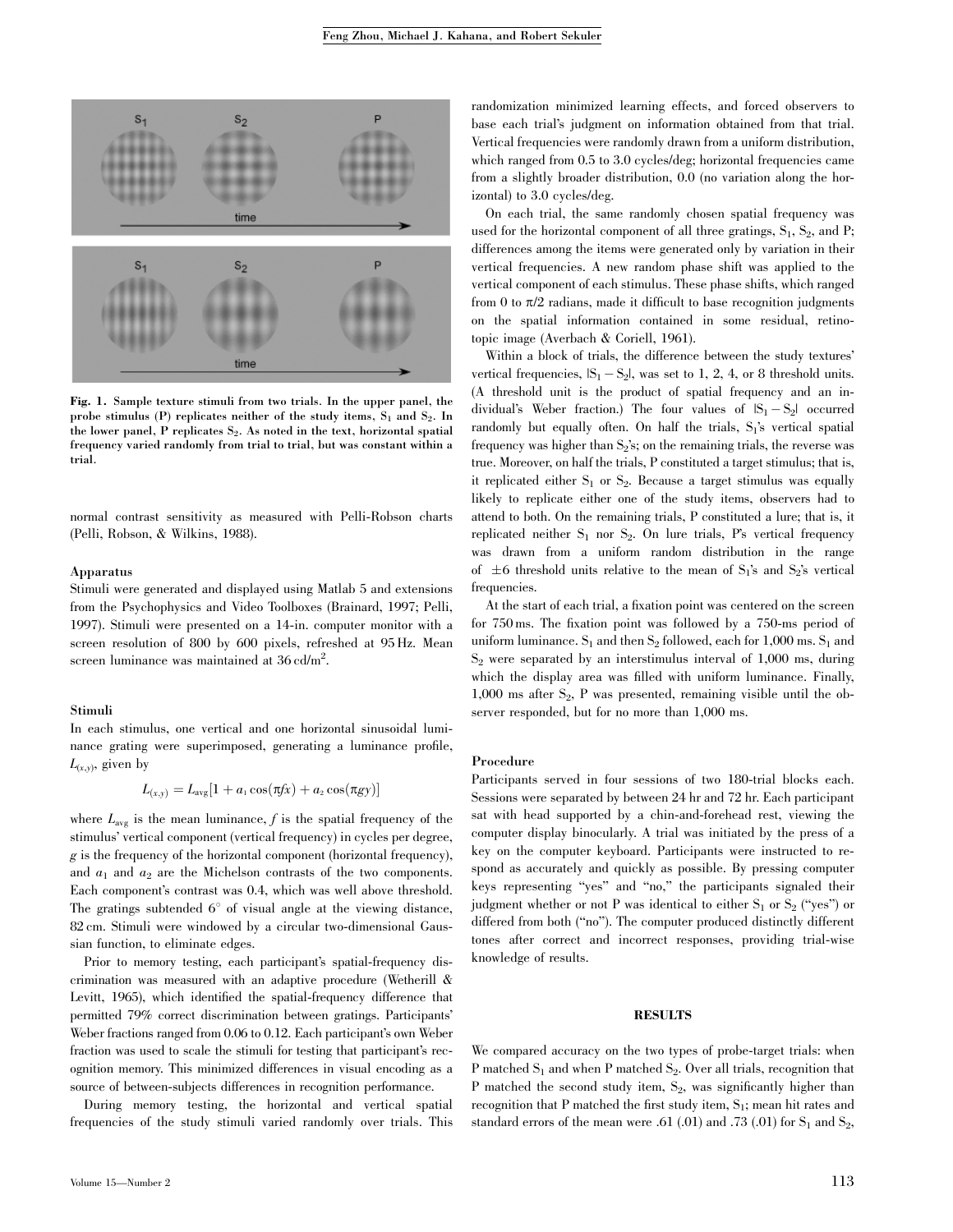

Fig. 2. Proportion of ''yes'' responses to lure trials (false alarms) as a function of the distance between the probe (P) and whichever study item  $(S_1 \text{ or } S_2)$  was closer to the probe. Separate curves are shown for the case in which  $S_1$  was the closer study item and the case in which  $S_2$  was the closer study item. Values on the x-axis are threshold units. Error bars represent 95% confidence intervals (Loftus & Masson, 1994).

respectively,  $t(9) = 4.52$ ,  $p < .01$ . This result is a recency effect, which is consistent with previous experiments using compound gratings (Kahana & Sekuler, 2002) and Sternberg-type experiments using verbal stimuli (Monsell, 1978).

For lure trials, parametric variation in P's spatial frequency relative to  $S_1$  and  $S_2$  generates information not otherwise available from recognition experiments. As an example, Figure 2 plots the proportion of incorrect ''yes'' responses (false alarms) to lures as a function of the difference between P's spatial frequency and the spatial frequency of whichever study item,  $S_1$  or  $S_2$ , was closer to P's spatial frequency. Separate functions are shown for cases in which P more closely approximated  $S_1$  and for cases in which P more closely approximated  $S_2$ . For either case, as P diverged from the more similar study item, the proportion of false alarms declined. The figure shows that for small study-probe distances, the rate of false alarms was higher when P was more similar to  $S_2$  than when P was more similar to  $S_1$ . We return to this result later, in the context of a signal detection model.

To explore how interstimulus similarity influences episodic recognition, we tabulated hit and false alarm rates for various differences between P's vertical frequency and the vertical frequencies of  $S_1$  and  $S_2$ . The resulting curves, which constitute mnemometric functions, are shown in Figure 3; empirical data are represented by filled and open symbols, for lures and targets, respectively. Each panel presents the mean mnemometric function for one signed value of  $[S_1 - S_2]$ . Note that P's spatial frequency has been normalized to zero relative to the mean of  $S_1$ 's and  $S_2$ 's spatial frequencies. The vertical axis in Figure 3 represents the proportion of ''yes'' responses, hits plus false alarms. The horizontal axis shows values of P, expressed in normalized threshold units. When a lure was very close to  $S_1$  or  $S_2$ , represented by the vertical lines in each panel of the figure, the false alarm rate coincided well with the nearby hit rate. This coincidence suggests that under these conditions, the observers were likely using the same decision rule to generate responses to both lure and target probes.

The empirical mnemometric functions in Figure 3 allowed us to discriminate among alternative ways in which remembered spatial frequencies  $(S_1'$  and  $S_2'$ ) might relate to the frequencies actually presented  $(S_1 \text{ and } S_2)$ . For example, we wanted to determine whether memory involved some single prototype constructed from  $S_1$  and  $S_2$  or separate exemplars. In the following discussion, we illustrate how a simple signal detection approach can link empirical results with the character of representations in memory.

Imagine that the study series S consists of a single compound grating,  $S_1$ , and an observer must judge whether a subsequently presented probe, P, had been or had not been in S. Suppose that over trials, repetition of  $S_1$  gives rise to a distribution of neural events. Suppose also that  $P$  and  $S_1$  differ on only one stimulus dimension, say, vertical spatial frequency.  $S_1'$ , the remembered value of  $S_1$  at the time P is presented, can be written as  $S_1' = S_1 + c_1 + \varepsilon_1$ , where  $c_1$  is a constant shift in remembered frequency, and  $\varepsilon_1$  is a random error produced by additive noise in memory.

Figure 4a illustrates the probability distribution for  $S_1$ 's representation in memory. In the case shown,  $c_1 = 0$ , and the probability density function of  $\varepsilon_1$  is Gaussian. Figure 4b illustrates one plausible way that a response might be generated. Assume that P is presented at some spatial frequency, for example, the frequency pointed to by the arrow in the figure. To generate a response, an observer adopts a criterion, k, and when  $|P - S_1'| < k$ , the observer responds, "Yes, P was in the study series." When  $|P - S_1'| > k$ , the observer responds, "No, P was not in the study series." In the figure's lower panel,  $k$  is represented by the half width of the light-gray zone centered on the probe position. The proportion of ''yes'' responses, summing hits and false alarms, will vary with P's position relative to  $S_1$ . As the value of P varies over trials, the repeated calculation of proportion of ''yes'' responses sweeps out the curve that we designate a mnemometric function.<sup>1</sup> This account can be easily extended to study sets of more than one item.

With this description of recognition judgments and mnemometric functions, we can evaluate hypotheses about the relationship between the study stimuli and their representation in memory.

$$
\mathbf{g}(x) = \mathbf{m}(x) * \mathbf{k}(x) = \sum_{\text{all-}k} \mathbf{k}(x - k) \mathbf{m}(k).
$$

As is customary, values of the convolution kernel **k** are zero outside the region of support, which is the region (light gray bar in Fig. 4) in which kernel values are valid. The graph of  $g(x)$ , the convolution output, constitutes a theoretical mnemometric function, which is a snapshot of the memory for  $S_1$ averaged over many trials. As in all applications of convolution, linearity and shift invariance are assumed. Our application requires one other assumption, about the composition of  $\mathbf{k}(x)$ . If  $\mathbf{k}(x)$  is constant over x, or if  $\mathbf{k}(x)$  has a Gaussian distribution, so long as the values are not asymmetrical about the midpoint of  $\mathbf{k}(x)$ , the shape of  $\mathbf{g}(x)$  will approximate the shape of  $\mathbf{m}(x)$ . As  $\mathbf{k}(x)$ broadens, so too will  $g(x)$ , but its shape will be preserved, as will the x value on which  $g(x)$  is centered.

<sup>&</sup>lt;sup>1</sup>In the text, mnemometric functions were motivated by a discrete sampling process represented by variation in P. More properly, mnemometric functions are generated by the process of convolution. In particular, with P positions distributed densely over spatial frequency, the function relating the proportion of ''yes'' responses to P's spatial frequency is given by the convolution of the observer's criterion and the probability density function for remembered values of the stimulus. Let both the distribution of memories,  $\mathbf{m}$ , and the criterion,  $\mathbf{k}$ , be vectors defined over values of spatial frequency, x. The equation for the convolution,  $g(x)$ , of vector  $m(x)$  with the convolution kernel for the criterion,  $\mathbf{k}(x)$ , is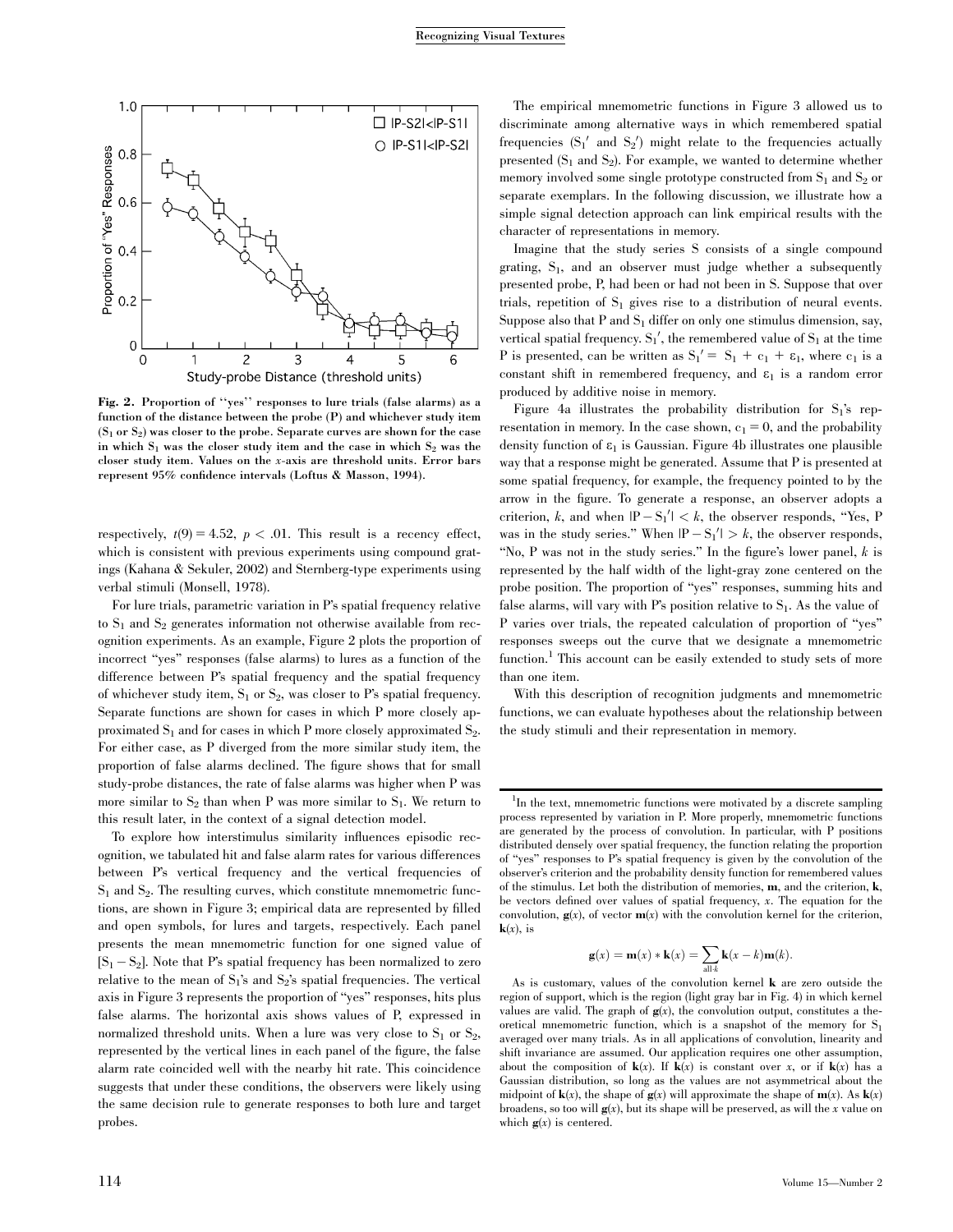

Fig. 3. Hit and false alarm rates as a function of spatial frequency of the probe stimulus (P). Data from each trial were normalized by setting the arithmetic mean of the frequencies of the study items  $(S_1$  and  $S_2)$  to zero. P's position is plotted against multiples of threshold units. In the four graphs on the left, S<sub>2</sub>'s vertical spatial frequency was higher than S<sub>1</sub>'s; in the four graphs on the right, the reverse was true. In each panel, the normalized spatial frequencies of  $S_1$  and  $S_2$  are indicated by thick vertical lines. From top to bottom,  $|S_1 - S_2| = 1, 2, 4$ , and 8 threshold units, respectively. Results, represented by filled circles for lures and open circles for targets, were averaged across 10 subjects, and sorted into bins 1 threshold unit wide. Values predicted by the three-parameter model are shown by the dotted lines (parameters:  $\varepsilon_1 = 2.0$ ,  $\varepsilon_2 = 1.15$ , and  $k = 1.3$ ). Error bars show 95% confidence intervals.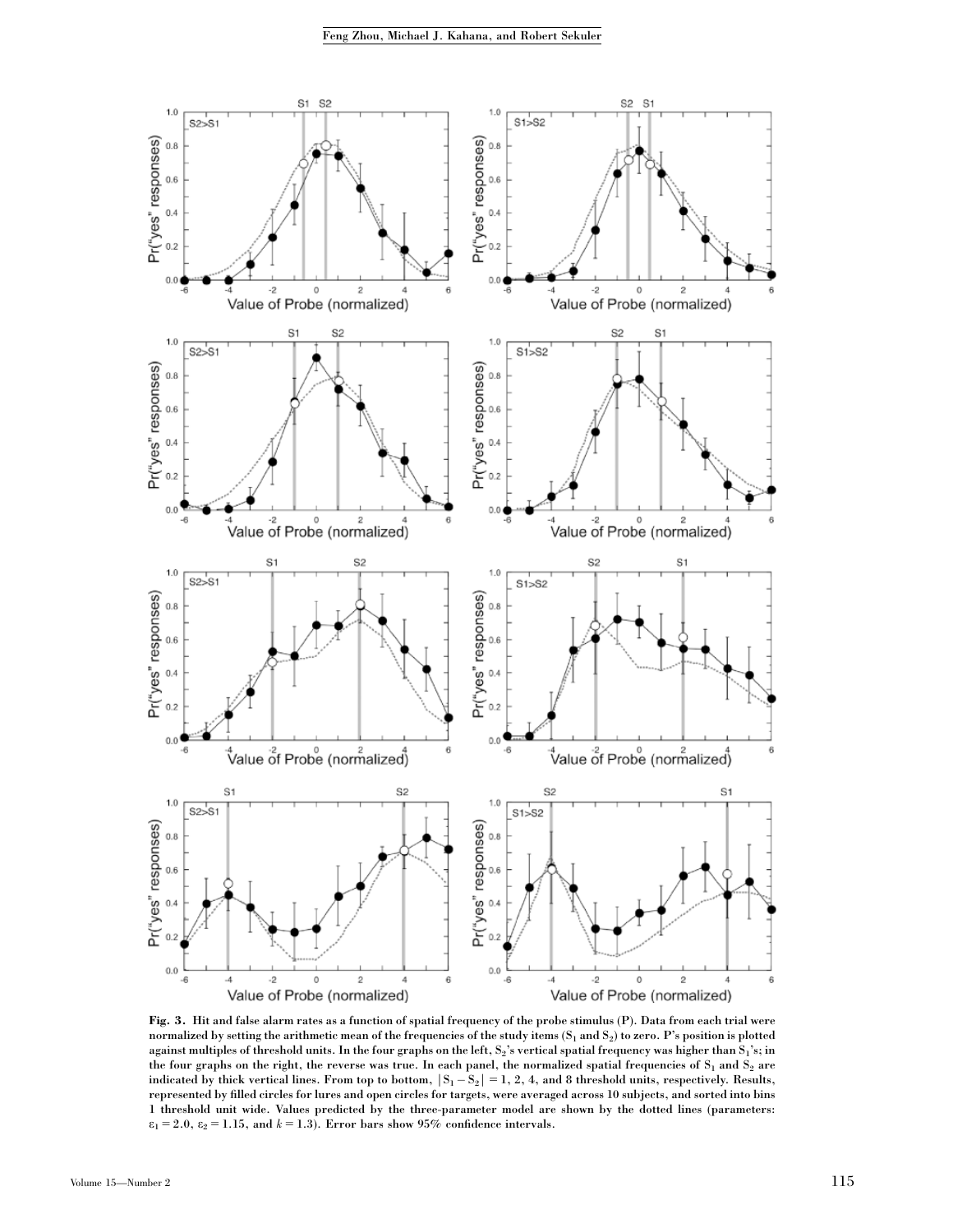

Remembered spatial frequency

Fig. 4. The generation of mnemometric functions. The graph in (a) shows a hypothetical distribution of remembered spatial frequencies generated by repeated presentation of a study stimulus whose spatial frequency is indicated by the arrow. The graph in (b) shows the presumed basis for deciding whether the probe matches the study stimulus. A probe is presented with spatial frequency represented by the arrow. The participant employs a criterion  $k$  units wide on either side of the probe's spatial frequency. If the remembered frequency on a trial falls within the criterion range (indicated by the width of the light gray vertical bar), the participant decides, ''The probe matches the study stimulus.''

Hypothesis 1: prototype: The remembered frequencies are represented on each trial by a single value, a prototype, whose distribution over trials is centered on the mean of  $S_1'$  and  $S_2'$ . Hypothesis 2: shifted exemplars: The memory contains separate representations,  $S_1'$  and  $S_2'$ , but these are systematically shifted relative to the presented frequencies, producing a constant error.

Harvey (1986) reported such a result with long-term memory for scenes.

Hypothesis 3: unshifted exemplars: Memory comprises separate representations,  $S_1'$  and  $S_2'$ , whose distributions over trials are centered on  $S_1$  and  $S_2$ . This hypothesis is mute about the relative variability in the distributions for  $S_1'$  and  $S_2'$ , which can be estimated from recognition judgments.

We devised a simple, three-parameter signal detection model to evaluate these hypotheses. Following signal detection theory, we treat the remembered spatial frequency of a study item  $(S')$  as a random deviate from a normal distribution centered on the spatial frequency of that study stimulus (S). This treatment of memory acknowledges that

Weber's law holds for spatial frequency, as demonstrated by Campbell, Nachmias, and Jukes (1970). Therefore,  $\varepsilon'$ , the standard deviation of the distribution of S', is expressed as a proportion of S' (the coefficient of variation). On any trial,  $S'_1 \sim N(S_1, \epsilon_1)$ , and  $S'_2 \sim N(S_2, \epsilon_2)$ , where  $S'$  is a random sample from a Gaussian distribution, with a mean of  $S$ and a standard deviation of e. For simplicity's sake, we assume that the covariance of  $S_1'$  and  $S_2'$  is zero.

The predicted response on any trial is determined by only three parameters,  $\varepsilon_1$ ,  $\varepsilon_2$ , and k, the threshold criterion used in comparing P and S'. Over trials, the parameter set,  $\varepsilon_1$ ,  $\varepsilon_2$ , and k, is constant, and  $S_1'$  and  $S_2'$  are samples from zero-mean Gaussian distributions. A decision is assumed to depend on the relationship between P and either  $\mathrm{S}_1'$  or  $\mathrm{S}_2'.$  When  $\mathrm{IP-S}_1'$  |  $\,<\,k,$  or  $\mathrm{IP-S}_2'$  |  $\,<\,k,$  the model predicts a "yes" response; otherwise, the model predicts a "no" response.

We fit the experimental data in Figure 3 using a downhill simplex search (Nelder & Mead, 1965). The resulting optimal parameters were  $\varepsilon_1 = 2.0, \varepsilon_2 = 1.15, \text{ and } k = 1.3, \chi^2(117) = 513.78, p > .90. \text{ All}$ parameter values are expressed in discrimination threshold units.

The optimal value for  $k$  was only 30% higher than the sensory discrimination threshold, suggesting that observers used a consistent criterion across the two types of judgments, discrimination and recognition. This agreement strengthens the claim that the Sternberg task can bridge sensory and memory domains.

Note that in the model's optimal parameter set,  $\varepsilon_1$  is greater than  $\varepsilon_2$ , signifying that the variability of  $S_1'$  is greater than the variability of  $S_2'$ . This difference in parameters reflects the higher fidelity of memory for  $S_2$  than for  $S_1$ . Figure 5 plots the obtained proportion of "yes" responses versus corresponding values predicted by the model. Using only three free parameters, the model captures 87% of the variance in the data.

Figure 3 shows the predicted values (dotted lines) superimposed on the empirical results (filled symbols for lures, open symbols for



Fig. 5. Proportion of ''yes'' responses actually obtained plotted against the proportion predicted by the three-parameter model. Also shown is a line representing the empirical results regressed against the model's predictions. The equation for the line is shown in the graph.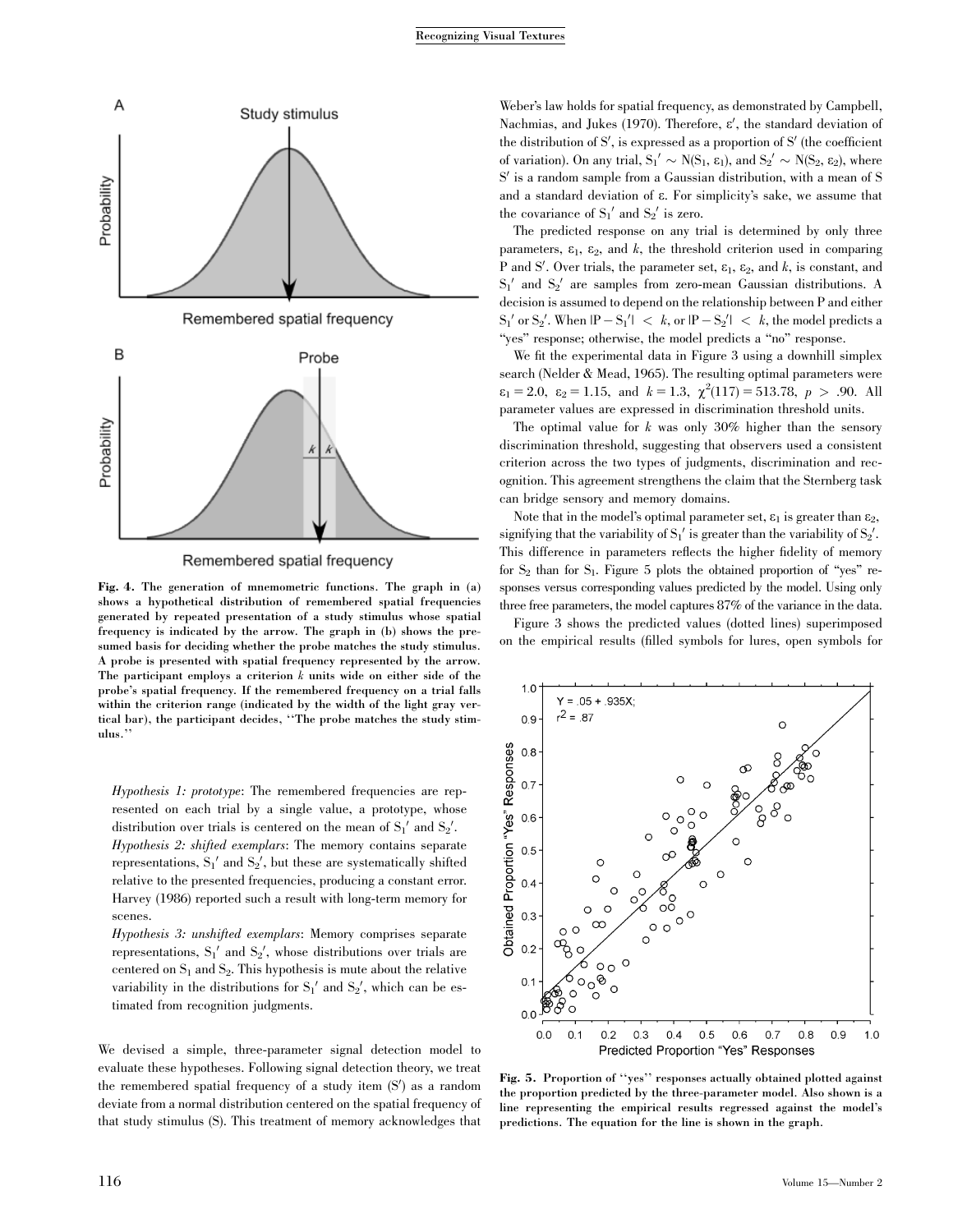targets). The model simulations reproduced most of the observed variation of hit and false alarm rates generated as P roved across the spatial-frequency dimension. For example, the model reproduced the difference between hit rates when P matched  $S_1$  and when P matched  $S_2$  (i.e., hit rate $S_1$  < hit rate $S_2$ ). The model also reproduced the observed difference between false alarm rates with lure frequencies near  $S_1$  versus  $S_2$  (as shown in Fig. 2): The empirical results and the model predictions agree that lures in the vicinity of  $S_1$  attract fewer false alarms than do lures in the vicinity of  $S_2$ . From some perspectives, this result seems counterintuitive, as  $S_1$  is associated with the noisier representation in memory but attracts fewer false alarms. But this result falls out naturally from the three-parameter model, so long as  $S_1'$  has a broader distribution than  $S_2'$ , as our best-fitting parameters suggest, and the criterion for saying ''yes'' operates as described earlier.

The empirical mnemometric functions in Figure 3 are approximations to the underlying memory distributions. These approximations, which afford the first close-up views of representations in memory, allow us to evaluate the three hypotheses we introduced earlier. If, as Hypothesis 1 suggests, recognition decisions were made with respect to a prototype of the study series, the mnemometric curves would be unimodal. The spatial frequency of the predicted mode would depend on a precise specification of how the prototype was generated, for example, whether the prototype represented an equal or an unequal mixture of  $S_1$  and  $S_2$ . For small values of  $|S_1 - S_2|$ , the empirical mnemometric curves are ambiguous with respect to the prototype hypothesis, but for large values of  $|S_1 - S_2|$ , the curves' clear bimodality is contrary to the hypothesis.

Hypothesis 2 proposes that decisions are based on separate exemplars in memory, but that these exemplars are systematically shifted in frequency relative to  $S_1$  and  $S_2$ . Such frequency shifts are absent from the bimodal mnemometric functions, whose modes tend to lie at  $S_1$  and  $S_2$  (see Fig. 3). The data set contained some exceptions, but these tended to occur in conditions with relatively large standard errors. Although our data cannot conclusively rule out the possibility of very small systematic shifts, the data are consistent with Hypothesis 3: Stimuli are represented in memory not as prototypes, but as exemplars whose remembered spatial frequencies vary randomly and symmetrically around the frequencies of the corresponding study stimuli.

### DISCUSSION

The mnemometric functions in Figure 3 reveal several important features of short-term episodic memory. First, the functions support an exemplar rather than a prototype account of memory. At least when the to-be-remembered textures are separated by several threshold units, each texture leaves a separate and distinct representation in memory. Second, trial-wise variation in a memorial representation is well described by a Gaussian or near-Gaussian function centered on the spatial frequency actually presented. Third, this random variation is smaller for the more recent study item than for the study item that preceded it.

The recency effect in our data was not caused by a time-dependent loss in memory, which could have arisen from the fact that  $S_2$  was nearer in time to P than  $S_1$  was. In fact, time alone does not change memory for spatial frequency for delays up to 10 s (Magnussen, 2000; Magnussen, Greenlee, Asplund, & Dyrnes, 1991) or more (Bennett

gratings, but we (Kahana & Sekuler, 2002) have reported a similar finding for textures synthesized from a trio of sinusoidal components.

On any trial in our experiment, the stimuli differed from one another only in vertical spatial frequency; all stimuli on a trial shared the same horizontal frequency. Our model assumes that observers process the textures' vertical component without interference from the accompanying horizontal component. Although the literature supports the validity of this assumption (Graham, 1989), we wanted to verify it for our data. To determine whether processing of vertical frequency was influenced by the co-occurring horizontal frequency, we sorted the trials into 10 equal-width bins of horizontal frequency. An analysis of variance showed no significant effect of horizontal frequency on the recognition of the vertical frequency component,  $F(9, 81) = 0.51$ ,  $p > .50.$ 

& Cortese, 1996). The experiments just cited used one-dimensional

#### Summed-Similarity Exemplars

As noted earlier, our empirical results are not consistent with the proposition that recognition is based on a prototype constructed from the study stimuli on each trial. In fact, our results suggest that at the moment of the probe's presentation, a participant has access to a separate representation of each study stimulus. This does not guarantee, however, that recognition decisions are generated as our model assumes. For example, such decisions could reflect a summedsimilarity computation (Clark & Gronlund, 1996; McKinley & Nosofsky, 1996; Nosofsky, 1984; Shiffrin & Steyvers, 1997). Summed similarity refers to the sum of similarities between the probe and each individual study item. In a previous study (Kahana & Sekuler, 2002), we successfully incorporated a summed-similarity operation in a model for short-term episodic recognition memory for visual textures. On its face, the three-parameter model used here seems to be able to account for the data without assuming summed similarity. But our data cannot entirely rule out a version of summed similarity in which pairwise differences contributing to the sum are weighted differentially, depending on each study item's own similarity to P. Choosing between the three-parameter model and a summed-similarity model will require enough additional data so that the mnemometric functions' x-axes could be sampled much more densely than in Figure 3. However, this unresolved question is not related to the distinction between prototype and exemplar memorial representations: A summedsimilarity computation requires that each study stimulus be represented separately in memory at the time the computation is performed.

# Extensions of the Paradigm

The stimuli used to test recognition memory were scaled to match each participant's own visual discriminative capacity. This form of stimulus scaling, which represents a novel contribution to the study of cognition, affords two related advantages. First, by compensating for individual differences in visual encoding, stimulus scaling tends to equate various participants' overall performance levels, thereby reducing between-subjects differences in recognition. Second, when data are pooled across participants, the use of scaled stimuli tends to preserve theoretically important distributional features of individual participants' data. Here, such distributional features include the locations and relative sizes of modes in the mnemometric functions (Fig. 3). In other domains, researchers have long recognized the dif